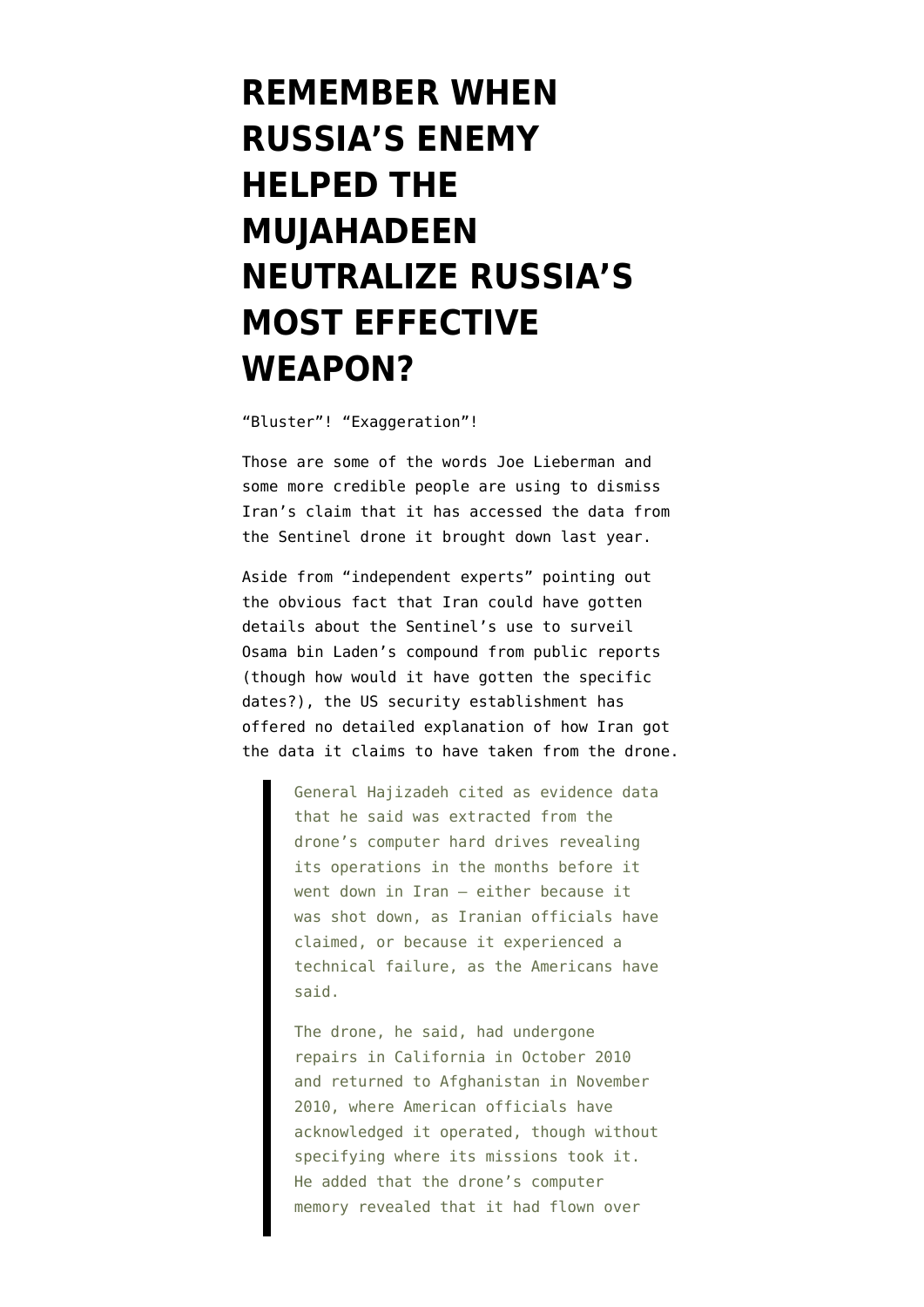the compound in Pakistan where Osama bin Laden was killed in an American raid in May 2011.

"Had we not accessed the plane's softwares and hard disks, we wouldn't have been able to achieve these facts," General Hajizadeh said, according to the news agency Fars.

The White House and American intelligence officials declined Sunday to comment on the new claims, though independent experts expressed skepticism. They noted that the information about the drone's activities — including its use in the Bin Laden raid — could have been drawn from public reports about the sophisticated aircraft.

That may not entirely confirm that the data cited by Iran is accurate, but it sure doesn't refute it.

That said, all these experts bewailing "bluster" have not mentioned the more obvious explanation behind Iran's claim–even though just three days ago the news was [filled with reports](http://www.boston.com/news/world/middleeast/articles/2012/04/19/russia_china_seek_info_on_us_drone_held_by_iran/) of Russia and China asking for information on the drone and much of the coverage of this latest fact acknowledges that in their stories.

Consider: while the OBL surveillance (though not the timing) was publicly reported, the maintenance records cited by the Iranians probably aren't. But those details are more likely to be available not in the drone itself, but on Lockheed's networks, which were hacked (though Lockheed claims no data was compromised) last year; [everyone blames](http://www.theregister.co.uk/2012/03/29/nsa_blames_china_rsa_hack/) China for that hack. And if China has been able to access drone data off our networks like they've been able to access all our other weapons development data, then it would presumably make it a lot easier to break the encryption on the Sentinel drone itself.